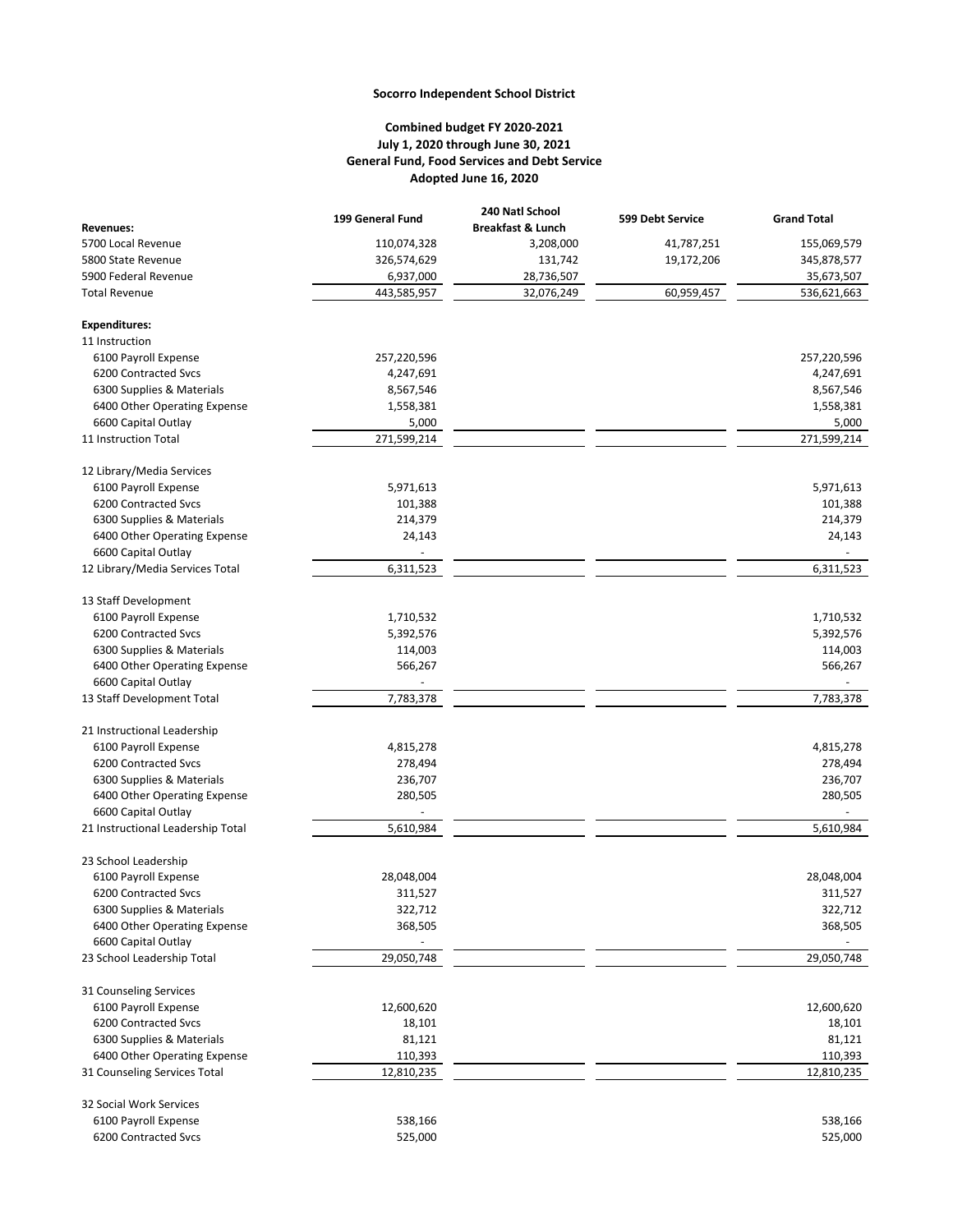| 6300 Supplies & Materials                                     | 350                |            | 350        |
|---------------------------------------------------------------|--------------------|------------|------------|
| 6400 Other Operating Expense                                  |                    |            |            |
| 32 Social Work Services Total                                 | 1,063,516          |            | 1,063,516  |
| 33 Health Services                                            |                    |            |            |
| 6100 Payroll Expense                                          | 5,041,021          |            | 5,041,021  |
| 6200 Contracted Svcs                                          | 313,955            |            | 313,955    |
| 6300 Supplies & Materials                                     | 418,168            |            | 418,168    |
| 6400 Other Operating Expense                                  | 5,181              |            | 5,181      |
| 6600 Capital Outlay                                           |                    |            |            |
| 33 Health Services Total                                      | 5,778,325          |            | 5,778,325  |
|                                                               |                    |            |            |
| 34 Student Transportation                                     |                    |            |            |
| 6100 Payroll Expense                                          | 14,578,929         |            | 14,578,929 |
| 6200 Contracted Svcs                                          | 454,152            |            | 454,152    |
| 6300 Supplies & Materials                                     | 1,398,498          |            | 1,398,498  |
| 6400 Other Operating Expense                                  | 118,000            |            | 118,000    |
| 6600 Capital Outlay                                           | 1,070,000          |            | 1,070,000  |
| 34 Student Transportation Total                               | 17,619,579         |            | 17,619,579 |
| 35 Food Services                                              |                    |            |            |
| 6100 Payroll Expense                                          |                    | 11,845,528 | 11,845,528 |
| 6200 Contracted Svcs                                          |                    | 3,894,735  | 3,894,735  |
| 6300 Supplies & Materials                                     |                    | 16,777,882 | 16,777,882 |
| 6400 Other Operating Expense                                  |                    | 44,000     | 44,000     |
| 6600 Capital Outlay                                           |                    | 180,000    | 180,000    |
| 35 Food Services Total                                        |                    | 32,742,145 | 32,742,145 |
|                                                               |                    |            |            |
| 36 Extracurricular Activities                                 |                    |            |            |
| 6100 Payroll Expense                                          | 7,064,358          |            | 7,064,358  |
| 6200 Contracted Svcs                                          | 856,696            |            | 856,696    |
| 6300 Supplies & Materials                                     | 1,221,527          |            | 1,221,527  |
| 6400 Other Operating Expense<br>6600 Capital Outlay           | 3,267,057          |            | 3,267,057  |
| 36 Extracurricular Activities Total                           | 12,409,638         |            | 12,409,638 |
| 41 General Administration                                     |                    |            |            |
| 6100 Payroll Expense                                          | 8,172,051          |            | 8,172,051  |
| 6200 Contracted Svcs                                          | 1,149,914          |            | 1,149,914  |
| 6300 Supplies & Materials                                     |                    |            | 252,717    |
| 6400 Other Operating Expense                                  | 252,717<br>747,719 |            | 747,719    |
|                                                               |                    |            |            |
| 6500 Debt Service                                             |                    |            |            |
| 6600 Capital Outlay                                           |                    |            |            |
| 8900 Non-Operating Expense<br>41 General Administration Total | 10,322,401         |            | 10,322,401 |
|                                                               |                    |            |            |
| 51 Maintenance and Operations                                 |                    |            |            |
| 6100 Payroll Expense                                          | 21,019,063         |            | 21,019,063 |
| 6200 Contracted Svcs                                          | 18,315,594         |            | 18,315,594 |
| 6300 Supplies & Materials                                     | 4,010,487          |            | 4,010,487  |
| 6400 Other Operating Expense                                  | 2,430,875          |            | 2,430,875  |
| 6600 Capital Outlay                                           | 1,032,568          |            | 1,032,568  |
| 51 Maintenance and Operations Total                           | 46,808,587         |            | 46,808,587 |
|                                                               |                    |            |            |
| 52 Security and Monitoring                                    |                    |            |            |
| 6100 Payroll Expense                                          | 10,255,793         |            | 10,255,793 |
| 6200 Contracted Svcs                                          | 70,590             |            | 70,590     |
| 6300 Supplies & Materials                                     | 549,780            |            | 549,780    |
| 6400 Other Operating Expense                                  | 99,500             |            | 99,500     |
| 6600 Capital Outlay                                           | 80,000             |            | 80,000     |
| 52 Security and Monitoring Total                              | 11,055,663         |            | 11,055,663 |
| 53 Data Processing                                            |                    |            |            |
| 6100 Payroll Expense                                          | 3,797,678          |            | 3,797,678  |
| 6200 Contracted Svcs                                          | 1,104,781          |            | 1,104,781  |
|                                                               |                    |            |            |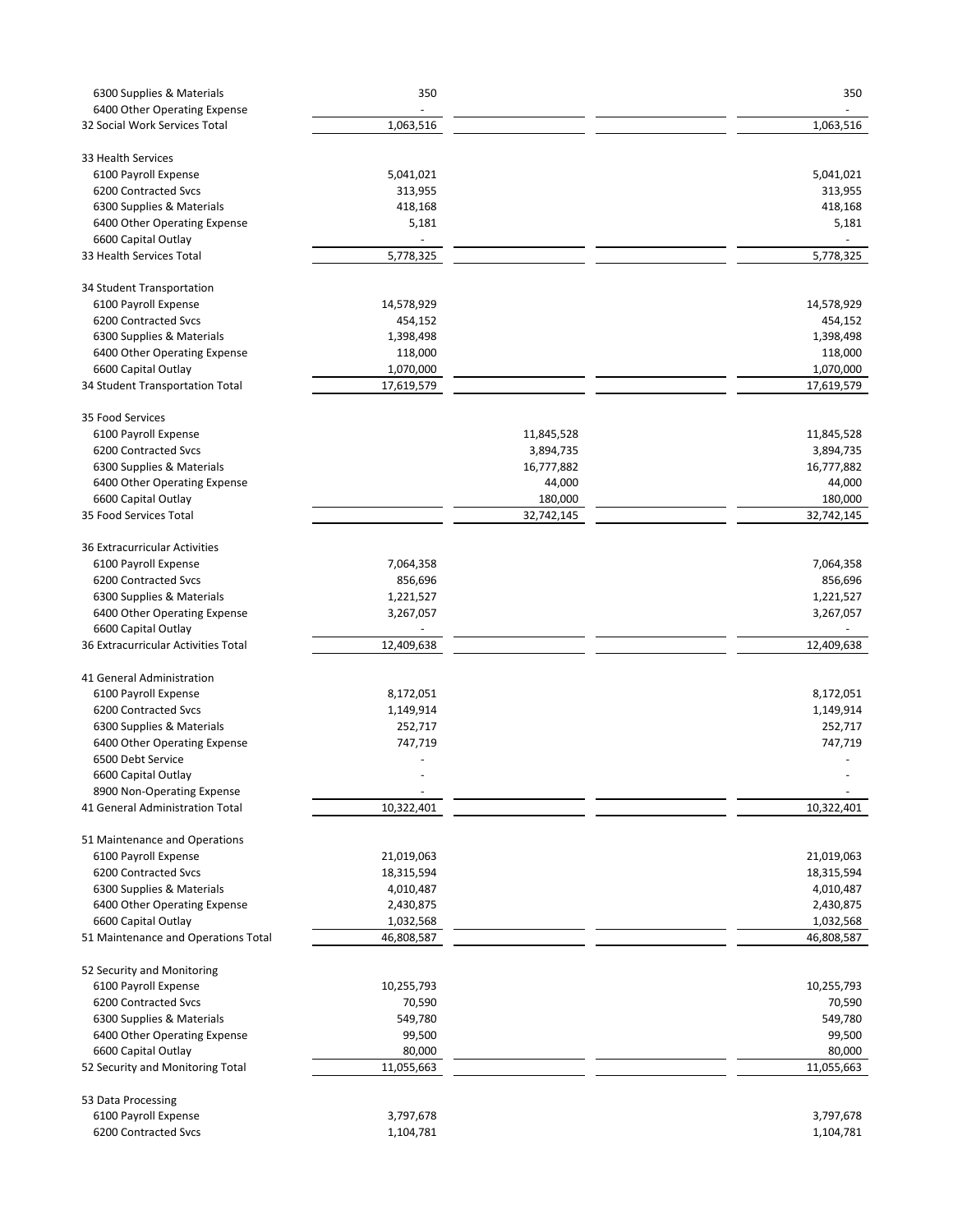| 6300 Supplies & Materials               | 335,006     |            |            | 335,006     |
|-----------------------------------------|-------------|------------|------------|-------------|
| 6400 Other Operating Expense            | 55,580      |            |            | 55,580      |
| 6600 Capital Outlay                     | 103,800     |            |            | 103,800     |
| 53 Data Processing Total                | 5,396,845   |            |            | 5,396,845   |
| 61 Community Services                   |             |            |            |             |
| 6100 Payroll Expense                    | 670,877     |            |            | 670,877     |
| 6200 Contracted Svcs                    | 320,706     |            |            | 320,706     |
| 6300 Supplies & Materials               | 50,882      |            |            | 50,882      |
| 6400 Other Operating Expense            | 40,679      |            |            | 40,679      |
| 6600 Capital Outlay                     |             |            |            |             |
| 61 Community Services Total             | 1,083,144   |            |            | 1,083,144   |
| 71 Debt Service                         |             |            |            |             |
| 6500 Debt Service                       | 3,386,638   |            | 60,959,457 | 64,346,095  |
| 6600 Capital Outlay                     |             |            |            |             |
| 8900 Non-Operating Expense              |             |            |            |             |
| 71 Debt Service Total                   | 3,386,638   |            | 60,959,457 | 64,346,095  |
| 81 Facility Acquisition/Construct       |             |            |            |             |
| 6200 Contracted Svcs                    |             |            |            |             |
| 6300 Supplies & Materials               |             |            |            |             |
| 6400 Other Operating Expense            |             |            |            |             |
| 6600 Capital Outlay                     | 100,000     |            |            | 100,000     |
| 81 Facility Acquisition/Construct Total | 100,000     |            |            | 100,000     |
| 99 Intergovernmental Charges            |             |            |            |             |
| 6100 Payroll Expense                    |             |            |            |             |
| 6200 Contracted Svcs                    | 2,380,901   |            |            | 2,380,901   |
| 99 Intergovernmental Charges Total      | 2,380,901   |            |            | 2,380,901   |
| <b>Total Expenditures</b>               | 450,571,317 | 32,742,145 | 60,959,457 | 544,272,919 |
|                                         |             |            |            |             |
| Net Revenue/Sources Over/(Under)        | (6,985,360) | (665, 896) |            | (7,651,256) |
| <b>Fund Balance Beginning Estimate</b>  | 118,328,242 | 7,479,954  | 56,068,943 | 181,877,139 |
| <b>Fund Balance Ending Projected</b>    | 111,342,882 | 6,814,058  | 56,068,943 | 174,225,883 |
| 2021 Proposed Tax Rate                  |             |            |            |             |
| Maintenance & Operations                | 0.966400    |            |            |             |
| Interest & Sinking                      | 0.398954    |            |            |             |
| 2021 Proposed Tax Rate                  | 1.365354    |            |            |             |
|                                         |             |            |            |             |

| SOCORRO INDEPENDENT SCHOOL DISTRICT<br>STATEMENT OF REVENUES, EXPENDITURES, AND CHANGES IN FUND BALANCES<br><b>GOVERNMENTAL FUNDS</b><br>FOR THE YEAR ENDED JUNE 30, 2019 |    |                 |                                      |                      |
|---------------------------------------------------------------------------------------------------------------------------------------------------------------------------|----|-----------------|--------------------------------------|----------------------|
| Data<br>Control<br>Codes                                                                                                                                                  |    | General<br>Fund | Child<br><b>Nutrition</b><br>Program | Debt Service<br>Fund |
| <b>REVENUES:</b>                                                                                                                                                          |    |                 |                                      |                      |
| <b>Total Local and Intermediate Sources</b><br>5700                                                                                                                       | s. | 103.184.329 \$  | 3,420,481 \$                         | 41,723,648           |
| <b>State Program Revenues</b><br>5800                                                                                                                                     |    | 274,906,617     | 131.802                              | 20.253.644           |
| Federal Program Revenues<br>5900                                                                                                                                          |    | 7.125.246       | 26.336.215                           |                      |
| <b>Total Revenues</b><br>5020                                                                                                                                             |    | 385.216.192     | 29.888.498                           | 61.977.292           |
| <b>EXPENDITURES:</b>                                                                                                                                                      |    |                 |                                      |                      |
| Current:                                                                                                                                                                  |    |                 |                                      |                      |
| Instruction<br>0011                                                                                                                                                       |    | 230.082.406     |                                      |                      |
| Instructional Resources and Media Services<br>0012                                                                                                                        |    | 5.777.157       |                                      |                      |
| Curriculum and Instructional Staff Development<br>0013                                                                                                                    |    | 2.741.621       |                                      |                      |
| Instructional Leadership<br>0021                                                                                                                                          |    | 5.120.479       | ۰                                    |                      |
| School Leadership<br>0023                                                                                                                                                 |    | 26,479,471      |                                      |                      |
| Guidance, Counseling and Evaluation Services<br>0031                                                                                                                      |    | 11.462.046      |                                      |                      |
| <b>Social Work Services</b><br>0032                                                                                                                                       |    | 1.086.072       |                                      |                      |